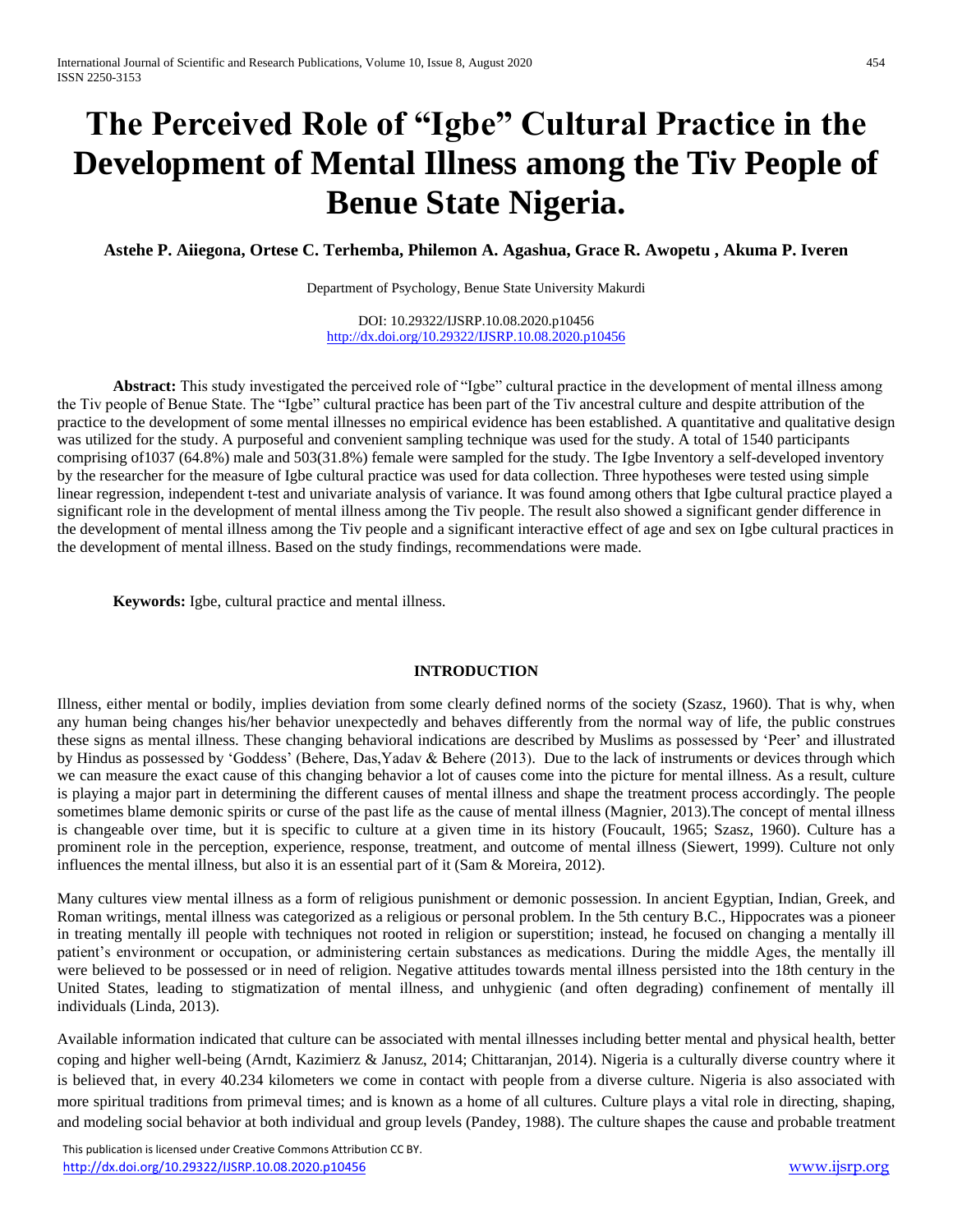of mental illness. The perspective and perception of mental illness and treatment practices also vary with the respective culture (Wagner, Duveen, Themel & Verma, 1999).

In Tiv culture, the onset of mental illness is basically associated with the superstitious powers of Akombu (Igbe). Akombu is the general deitic term that encompasses all aspect of Tiv various superstitious Goddess powers which Igbe is one among and has its specific function and effects that lead to differentiation from other powers. This is known through the signs and symptoms of the person experiencing the Igbe by the elderly people of the land and such a person is taken to the appropriate place for treatment. Akombu (Igbe) can be defined as a Tiv deity that is responsible for irregular menstruation, abortion, serious vomiting, bleeding, impotence in men, fertility of the land, badluck and infertility in women (Gbenda, 1979). According to an informant, Timve (2018), a native doctor from Mbatyav of Gboko Local Government, "Igbe is a specific problem or illness that is used by the Tiv people as a means of social control within the community because it cannot just affect someone, it is either the person has stolen something that the Igbe is used to protect, or the person walked close to the emblem or touched the emblem or if consciously or unconsciously the person urinates close to the emblem, then he or she automatically becomes a victim of Igbe". Also according to another informant, Atorough (2018), a native doctor from Kwande Local Government, that Igbe in Tiv land has its origin from the ancestral father of the Tiv people called Tiv and is a very strong deity among Akombu that is used specifically for the protection of agricultural products and can cause a great deal of mental illness to any person that touches or steals such product. And if not dictated quickly can lead to death within a couple of days (Agber, 2014).

Culture and Mental illness cannot be isolated. Culture plays a crucial role in the perception of mental illness. Cultural relativist emphasizes that concepts are socially constructed and vary across cultures. Mental illness is a social construct. Hence, different cultures have their own beliefs to find the etiology of mental illness, as well as treatment and intervention processes (Jimenez, Bartels, Cardenas, Dhaliwal & Alegría, 2012). Kroeber and Parsons (1958), define culture as a transmitted and created content and patterns of values, ideas, and other symbolic meaningful systems as factors in the shaping of human behavior. Culture consists in patterned ways of thinking, feeling and reacting, acquired and transmitted mainly by symbols, constituting the distinctive achievements of human groups, including their embodiments in artifacts; the essential core of culture consists of traditional (i.e. historically derived and selected) ideas and especially their attached values. There are significant variations in the cultural views of mental illness across cultures (Mehraby, 2009). Culture influences the epidemiology, phenomenology, outcome, and treatment of mental illness (Viswanath & Chaturvedi, 2012).

In Tiv cultural society "all mental illness is attributed to the violation of a particular "Akombo" for example, "Akombo" "a Igbe" is the protective emblem whose violation results in infection by dysentery" (Hagher, 1989). Indeed, in Tiv mytho-lectics, diagnostic symptoms of mental illnesses and diseases: cough (houghtingir), common cold (gbakundu), whooping cough (hough u bar), fever (iyolhian), malaria (iyolgenger), gangrene (ibya), dysentery, diarrhea (akongu a haan, igbeinyian), diabetes (suga), body aches, paleness of skin, drooping eyelids, anaemia, wiry or falling hair (veekombo); impotence, infertility, hemorrhage, (ikyôôr, akomboadam, akombogbande); rashes, boils, blisters, hard scaly pimples, distended belly, rheumatism, gastronomic disorders and ulcers, sores in the private parts, helpis, etc and other psycho-social maladies of ill-luck, poverty, joblessness, childlessness are all covered by the pantheon of Tiv trado-religious medicare and have appropriate cult discourses associated with the controlling akombo deities (Hugh, 2010).

The spirit behind the various Akombo is always associated with natural phenomena to which they can be summoned at will by the human agents (Mbatsav). In other words, their presence is usually enshrined in natural objects and images, which are artistically carved or adorned, or beautifully designed amulets, fetish threads, perfume, cultural hold all-bag (Ikpaiabôr), etc. These objects and images go by various Tiv appellations including "Imborivungu", "Atsuku", "Ubende", "Ikpyagher", "WunaIngban-Ijôv", "Poor", "AtsuKwase", "Laya", "Swem", "Gbegba", etc. These are material symbols of cultural significance. The cultural artifacts are simply the product of the creative imagination but they are considered essential in the visual representation of the supernatural forces and their evocative potency. In fact, there is profound visual poetry and artistry in their design and presentation.

Downes (1933), for instance, gives a graphic description of the artistic input that goes into the design of the Tiv "Imborivungu" cultural masterpiece: It consists of portions of the actual femur bone of the departed family father, with a voice hole in the centre. The lower end of the bone is covered with fine, strong membranes of the spiders egg capsule or it is said sometimes bat wings (both of which have significance as belonging to animates of nocturnal habits) firmly fixed in place with gum and this forms a vibratory medium. The upper end of the bone is inserted and firmly fixed into the base of the actual skull of an ancestor which is dressed with human hair said to be that of the ancestors and decorated with asah (beads). Actually, "Imborivungu" is symbolically an embodiment of an abstract discourse through which the living pay homage to the great ancestor spirit and is said to be part of the traditional spirituality.

It is obvious that right from origin the Tiv people had a strong tie with Igbe cultural practice to the development of mental illness but no research was ever been carried out to relate this variable to the development of mental illness in Tiv land which is the focus of this study.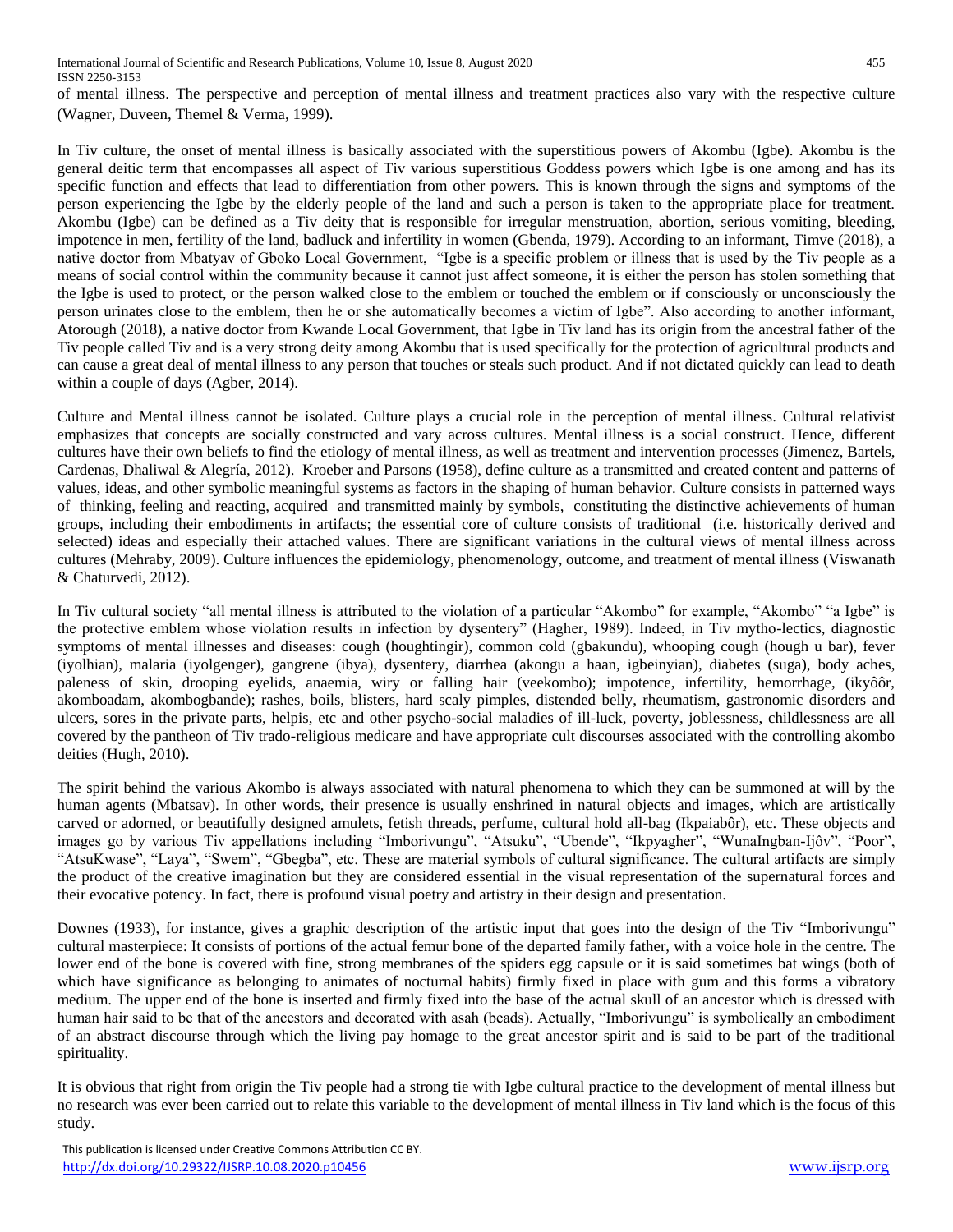#### **Statement of the Problem**

In Tiv land, Igbe cannot be isolated from the development of mental illness. The role of cultural practice of Tiv is so much attached to the development and treatment of mental illness that if investigated will add to the knowledge of culture bound syndrome in the field of mental health. Igbe in Tiv land has received a lot of attraction by various researchers in other fields of study, although in the field of clinical psychology no research has so far been carried out concerning Igbe to the development of mental illness which the present study considers as a great lacuna that needs to be filled. Also the Tiv cultural practices plays a significant role in the development and treatment of mental illness which researchers can search for ways of diagnosis, management and promotion of mental health in Tiv land.

The researcher's desire is for mental health professionals to start looking at inward causes and treatment of mental illness rather than totally relying on the Euro-American perspectives. Apart from that, cultural practices of a particular ethnic group can bring out new perspectives if investigated in the field of clinical psychology that will help in identifying the etiology of mental illness and how such mental illnesses can be treated.

There is every need to find out how Igbe cultural practices among the Tiv culture influence the development of mental health as this will go a long way to add to the existing knowledge of the impact of cultural practices in the development and treatment of mental illness.

#### **Purpose of the Study**

The purpose of this study is to investigate the perceived role of "Igbe" cultural practice in the development of mental illness among the Tiv people of Benue State. The study aim at (1) examining the influence of "Igbe" cultural practice on the development of mental illness among Tiv people in Benue State (2) determining if "Igbe" cultural practice influence the male more than their female counterparts in the development of mental illness among the Tiv people of Benue State (3) ascertaining the interaction effect of age and sex on the influence of "Igbe" cultural practice in the development of mental illness among the Tiv people of Benue State.

#### **Methodology**

#### **Research Design**

The design of the study is both qualitative and quantitative research design because questionnaires and focus group discussion were applied for data collection. A focus group discussion on Igbe in the MINDA geopolitical zone of the Tiv was carried out by the researcher to elicit information which formed the development of the Igbe instrument that was used for data collection from the participants. Igbe cultural practice was the independent variable and mental illness as the dependent variable. The developed instrument was used for data collection in the remaining four geopolitical zones comprising of Jechira, Jemgbagh, Kwande and Sankera respectively.

#### **Setting**

This research was conducted in the five geopolitical zones of the Tiv speaking areas of Benue State. This is because Igbe deity is mostly peculiar to the culture of the Tiv people but can also affect other tribes. The Tiv form the largest ethnic group in North Central Nigeria and are the largest ethnic group in Benue State. They settled on both banks of the river Benue. The group constitutes approximately 3.5% of Nigeria's total population, and numbered about 6.5 million individuals throughout Nigeria and Cameroon. The Tiv are the 4th largest ethnic group in Nigeria. Bahannan expresses, that, their home land stretches from approximately  $6^0$  to  $100^0$  east by the Hausa speaking Mada, the Jukun and Chamba, to the North by the Alago and Akwa, to the south by the Udam (Shishima, 1993). The Tiv occupy 14 Local Government Areas, which are as follows; Kwande, Makurdi, Ushongo, Vandiekya, Konshisha, Ukum, Gboko, Logo, Gwer, Gwer West, Guma, Katsina-Ala, Buruku and Tarka respectively. The Tiv people are basically farmers and the language spoken by them is known as Zwa Tiv ( Tiv Language) with little variation among the various districts. The concept of Aondo (God), Tsav (Witchcraft), Ujijingi (Spirit) and Akombo (Rituals) which Igbe is part of constitute the sum total of Tiv world view, religion permeates all facets of life (Shishima, 1993).

#### **Participants**

The participants for the study comprised of the four selected geopolitical zones of the Tiv areas which include; Jechira, Jemgbagh, Kwande and Sankera. This does not include the MINDA zone because the zone was used by the researcher for pilot study to establish the psychometrics properties for the developed Igbe inventory. The population of the four zones was estimated at 2,451,833 (Census, 2006). Out of the total population of the zones, a sample size of 1540 between the age ranges of 19 to 80 years was used as participants for the study. Out of the total population of the study, 1037 (64.8%) were male while 503(31.8%) were female and 60(3.8%) were missing. Also 151(9.4%) participants had no formal education, 119(7.4%) had primary education, 251(15.7%) had secondary education, 1002(62.6) had tertiary education and 77(4.8%) were missing. Again 284(17.4%) participants were farmers, 240(15%) were civil servants, 492(30.8%) were students, 428 (26.8%) did not mention occupations and 156 (9.8%) were missing. Furthermore, the marital status of the participants showed that 535(33.4%) were single, 910(56.9%) were married, 26(1.6%) were separated, 43(2.7%) were widowed, and 86(5.4%) were missing. In addition, participant's religious affiliation indicated that 1445 (90.3%) were Christians, 26(1.6%) were Islam, 55(3.4%) were African traditional religion, other religious were 13 (.8%) and 61(3.8)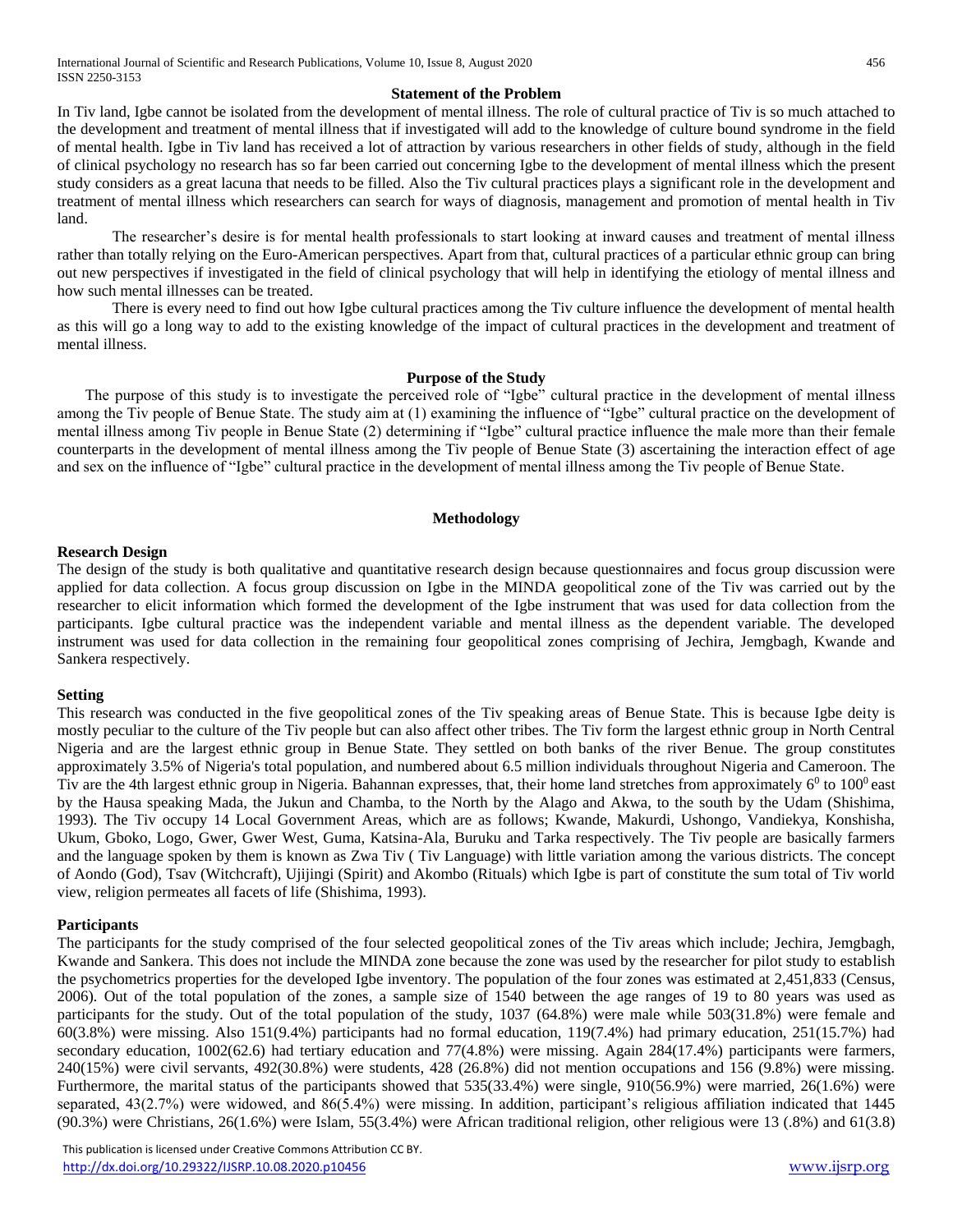International Journal of Scientific and Research Publications, Volume 10, Issue 8, August 2020 457 ISSN 2250-3153

missing. Lastly, the denominations of the participants showed that, 482(30.1%) were Catholics, 463(28.9%) were Pentecostals, 88(5.5%) were protestants, other denominations were 15(.9%) and 552(34.5%) were missing respectively.

#### **Sampling**

A convenient and purposive sampling technique (non –probability sampling method) was used for the selection of the 1540 participants who were from the selected four geopolitical zones of the Tiv people because of their convenient accessibility and for the purpose of the research.

#### **Instruments**

The study used the following instrument: Igbe inventory.

#### **Igbe Inventory**

The Igbe inventory is a self-developed inventory by the researcher for the measure of Igbe. The Igbe inventory was developed through a focus group discussion study to elicit information which formed the development of the instrument, and pilot study for validation and reliability of the instrument was conducted using the MINDA group. A focus discussion group was organized by the researcher which assisted in the transcription of the items of the questionnaire that was administered to the participants in the MINDA geopolitical area of the Tiv people. The focus group was divided in to three groups, group one comprised of 12 people, group two 7 people, and group three 9 people totaling 27 participants. All the 27 participants were people who had experience about Igbe and have seen the effect of Igbe on Igbe victims. Through the discussion, the researcher took comprehensive notes which helped in the transcription of the focus group discussion to questionnaires. These questionnaires were then re-evaluated by the members of the focus group and validated by different lecturers of Benue State University before it was used for pilot study for reliability testing. The result of the pilot study indicated a reliability coefficient about knowledge of Igbe Cronbach's Alpha of .45 while experience about Igbe indicated a reliability Cronbach's Alpha of .90 and the reliability for all the variables indicated .86 respectively. The result of the pilot study generally indicated a high level of reliability of the Igbe inventory.

#### **Procedure**

The researcher travelled to the selected four geopolitical zones of the Tiv people and administered 1540 questionnaires to the participants at their various residences in the villages among those who had knowledge about Igbe and those who had not. The questionnaires were shared to the participants by the researcher after they were given informed consent forms to assure them of confidentiality. In the field, most people whom the researcher met to answer the questionnaires declined with the reasons that, they don't want to do anything with the culture of Igbe and this was particularly to people who claimed that their religious doctrines did not allow them to participate in issues that involve traditional affiliation. Apart from that, when people saw that the questionnaires were about Igbe, they were afraid because of what they might have heard about Igbe and didn't want to involve themselves into anything relating to Igbe. It was not an easy task for the researcher to convince people to participate in the study despite the explanations the researcher gave them about the purpose of the study and assuring them of their safety. In some areas, the participants took the researcher to their chief for more explanation and clarification before they agreed to answer questionnaires that were given to them.

Data for the study were analyzed using simple linear regression, Independent t-test and univariate analysis of variance. Simple linear regression was used to test the influence of Igbe cultural practice in the development of mental illness, Independent t-test was used to test gender difference (male and female) in the development of mental illness while univariate analysis was used to test interactive effect of age and sex in the development of mental illness.

#### **RESULTS**

Hypothesis one states that Igbe cultural practice will significantly influence in the development of mental illness among the Tiv people in Benue State.

#### **Table 1: Simple linear regression analysis summary table showing the influence of Igbe cultural practice in the development of mental illness among the Tiv people in Benue State.**

| <b>Variables</b>       | D <sub>4</sub><br> |         |          |               |      | <b>Remark</b> |
|------------------------|--------------------|---------|----------|---------------|------|---------------|
| Constant               | <br>.306           | 590.845 |          | 22.419        | .000 |               |
| Igbe cultural practice |                    |         | 552<br>. | $.30^-$<br>24 | .000 | $\sim$<br>515 |

F(1, 1340) = 590.845;  $P < .001$ ; R=.553 and R<sup>2</sup> = .306

Result in table 1 shows a significant score. It shows the influence of Igbe cultural practice in the development of mental illness, the result shows that Igbe cultural practice has a significant influence in the development of mental illness  $\beta = -553$ , t = 24.397; p<.001]. Observation further revealed that Igbe cultural practice significantly accounted for 30.6% of the total variance observed in the development of mental illness. Hypothesis one which stated that '"IGBE" cultural practice will significantly influence in the development of mental illness among the Tiv people of Benue State' is therefore accepted.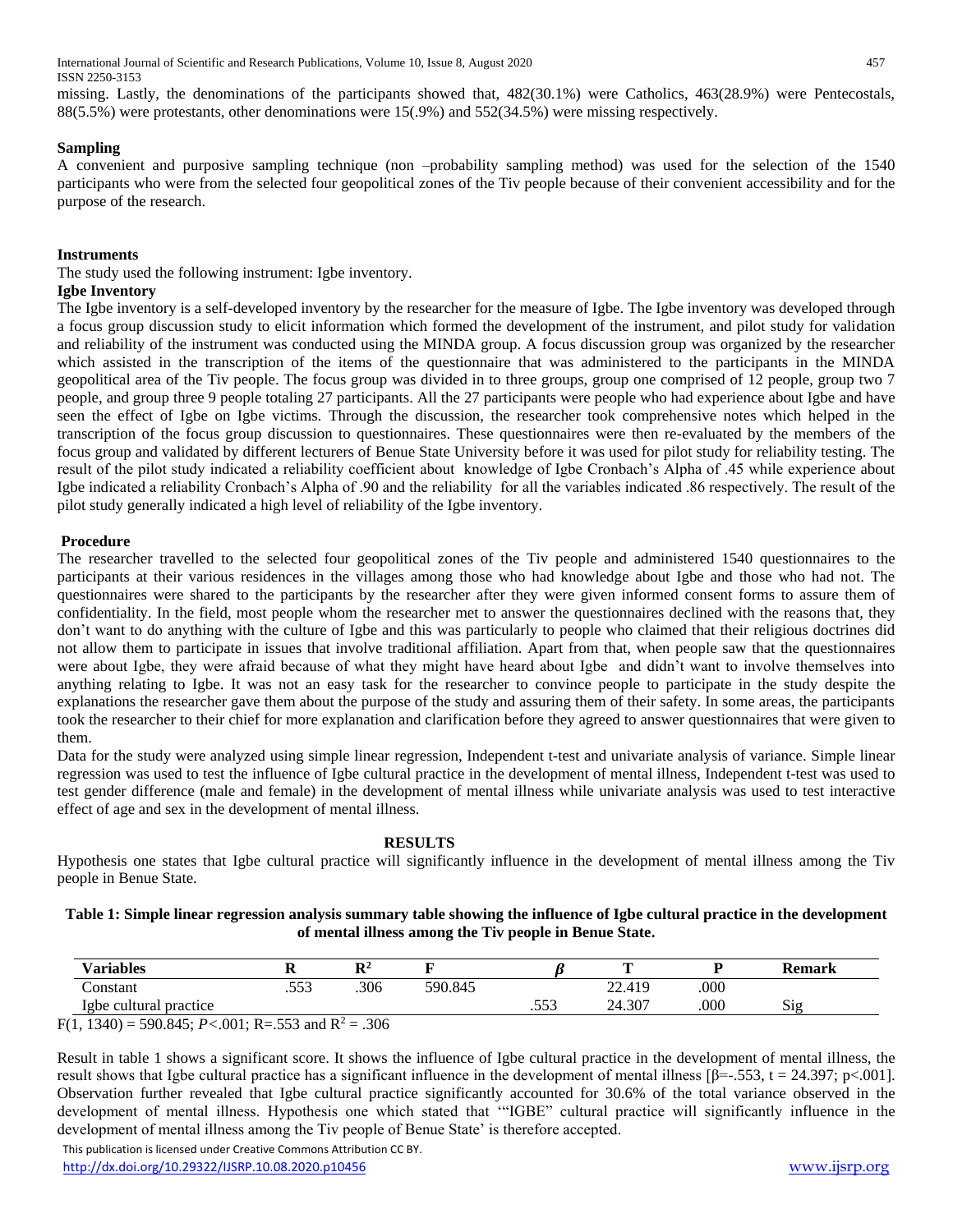**Hypothesis two** states that the influence of "Igbe" cultural practice will significantly differ between male and their female counterparts in the development of mental illness among the Tiv people of Benue State.

| <b>Dependent Variable</b> | Group  |     | Mean  | SD   | SЕ   |       | Df   | D   | <b>Remarks</b> |
|---------------------------|--------|-----|-------|------|------|-------|------|-----|----------------|
|                           | Male   | 909 | 12.65 | 2.62 | .087 |       |      |     |                |
| Mental Illness            |        |     |       |      |      | 5.323 | 1397 | 000 | Sig            |
|                           | Female | 490 | 1.79  | 3.02 | .136 |       |      |     |                |

**Table 11: Independent t-test summary table showing gender difference (male and female) in the development of mental illness**

Result in table 11 shows influence of "Igbe" cultural practice on gender difference in the development of mental illness among participants. The result shows that Igbe cultural practice on male differed significantly from their female counterpart in the development of mental illness [t (1397) = 5.323; p<.001]. Further comparism shows that males (Mean = 12.65, SD = 2.62) significantly scored higher compared to their female counterparts (Mean  $= 11.79$ , SD  $= 3.02$ ) in the development of mental illness. Hypothesis four which stated that 'the influence of "Igbe" cultural practice will significantly differ between male and their female counterparts in the development of mental illness among the Tiv people of Benue State' was therefore accepted.

**Hypothesis three** states that there will be a significant interaction effect of age and sex on the influence of "Igbe" cultural practice in the development of mental illness among the Tiv people of Benue State.

## **Table 111: Univariate analysis of variance showing the interactive effect of age and sex of Igbe cultural practices in the development of mental illness**

| <b>Source</b> | <b>Type II SSQ</b> | Df   | <b>MSQ</b> |        | <b>Sig</b> | Ŋ    |
|---------------|--------------------|------|------------|--------|------------|------|
|               |                    |      |            |        |            |      |
| <b>Sex</b>    | 170.396            |      | 170.396    | 23.757 | < 0.001    | .017 |
| Age           | 41.556             |      | 41.556     | 5.794  | ${<}0.05$  | .004 |
| Sex*Age       | 122.199            |      | 122.199    | 17.038 | ${<}001$   | .012 |
| Error         | 9682.6.4           | 1350 | 7.172      |        |            |      |
| Total         | 236236.00          | 1354 |            |        |            |      |

Result in table 111 shows a significant score on the interactive effect of age and sex on Igbe cultural practices in the development of mental illness in the study area. From the result, there is a significant effect of sex [F (1, 1350) = 170.396; p<.001] and age [F (1, 1350) = 41.556; p<.05] of Igbe cultural practices in the development of mental illness among the Tiv people of Benue State. The result shows based on the Eta coefficient (ŋ) that sex reported 1.7% effect (ŋ = .017) and age reported 0.4% effect (ŋ = .004). On the interactive effect of sex and age, the result shows that there is a significant interactive effect of sex and age on Igbe cultural practices in the development of mental illness  $[F(1, 1350) = 17.038; p<.001]$ . The result further shows on the interactive effect that both sex and age reported 1.2% of the effect based on the Eta coefficient of  $(\eta = .012)$ .

# **Discussion of Findings**

Hypothesis one which states that Igbe cultural practice will significantly influence in the development of mental illness among the Tiv people in Benue State was significant. This implies that, Igbe in Tiv culture among other things contribute to the development of mental illness. This finding agrees with Sheikh and Furnham (2000) who examined the relationship between culture beliefs about the causes of mental illness and attitudes associated with seeking professional help for psychological problems. Their finding showed that cultural beliefs were positively related to the causes of mental illness. Also the result of the study is in line with Nalini (2011) who examined cultural and gender influences on mental health, health beliefs, health behavior, help-seeking and treatment expectations for mental health problems in newcomers to Canada who were members of an ethno-cultural, visible minority population -the Sri Lankan Tamils. Her finding showed a significant influence of cultural beliefs on the development of mental illness and other mental health related issues among the people. In addition the result agrees with Michelle and Patrick (2017) who investigated depression in the barrio: An analysis of the risk and protective nature of cultural values among Mexican American substance users. In addition, findings revealed that age is inversely related to depressive symptomatology. Young Mexican American heroin users who do not ascribe to traditional Latino values were highly associated with depression and therefore more vulnerable to riskier drug use behaviors. Moreover, drug-using social networks may affect the protective nature of certain cultural values. Furthermore the finding is in line with Natalio and Natalia (2005) who examined the hypothesis that cultural factors influence the relation between Perceived Emotional Intelligence (PEI) and depression. The finding revealed that depression was fundamentally associated with PEI (20% of the variance), gender (5% of the variance) and with cultural dimensions (approximately 6%).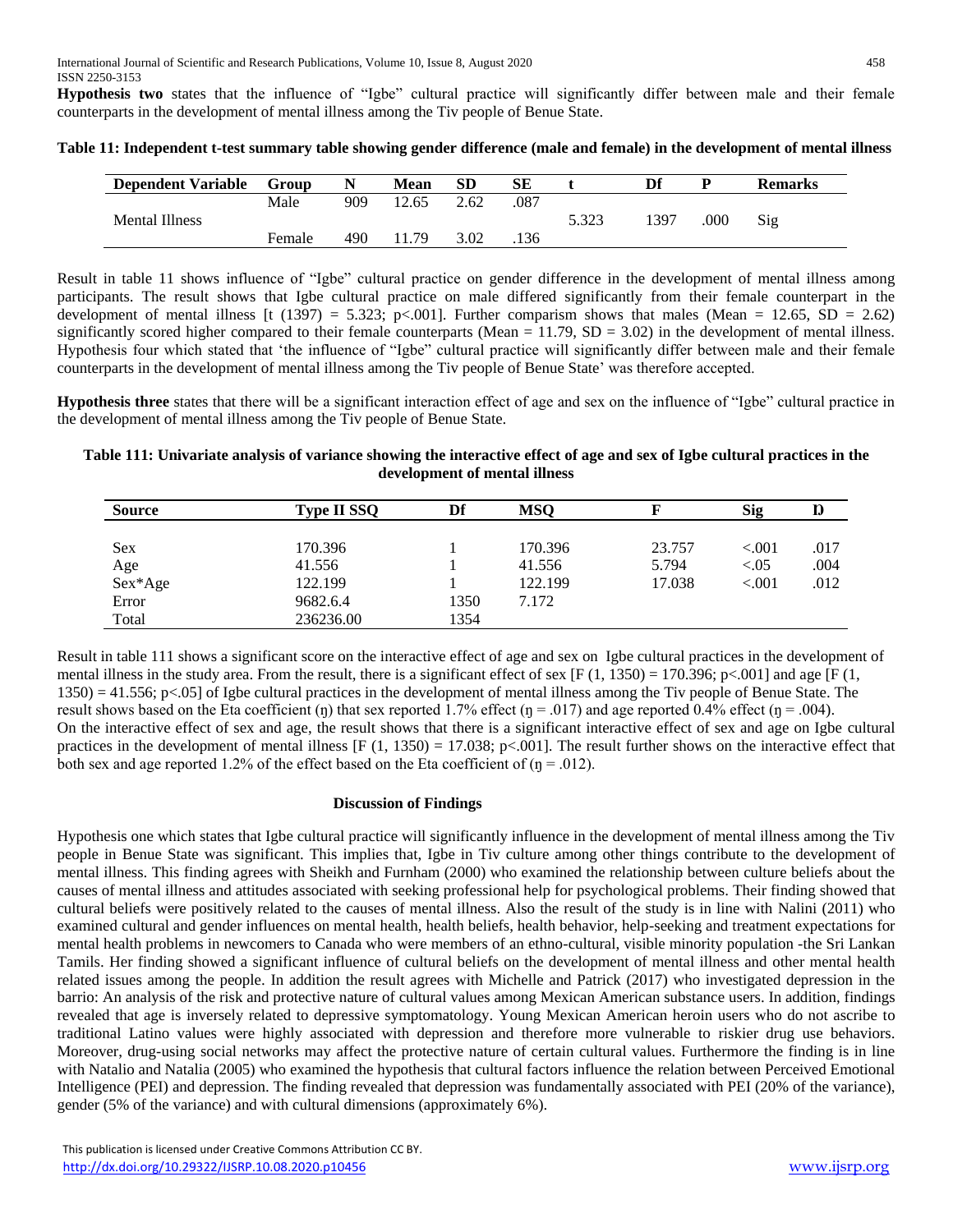International Journal of Scientific and Research Publications, Volume 10, Issue 8, August 2020 459 ISSN 2250-3153

Hypothesis two which states that victims of "IGBE" cultural practices who are male will differ significantly from their female counterparts on mental illness was significant. This implies that, the effect of Igbe differs between man and woman. This finding agrees with Dekela, (Research informant), who said that the Igbe Ikiriki (small Igbe) portends more danger to women than their men counterpart; it however, affects the men too. In women the symptoms associated with it include, diarrhea, vomiting, infertility, abortion, bad luck, barrenness, dizziness, stomach ache which makes one feel as if his intestines may cut; the pains of the stomach ache occurs around the pelvic region.

Hypothesis three which states that there will be a significant interactive effect of age and sex on victims of "IGBE" cultural practice on mental illness was significant. This implies that, sex and age have an interactive effect on victims of Igbe cultural practice on mental illness. This finding agrees with Martina and Dragan (2016) who evaluated the impact of religiosity and age on the quality of life and psychological symptoms of chronic mental patients. Their finding showed that religious activities and age of their research participants correlated with the etiology of their mental illness and mental health issues. The result is also in line with Nalini (2011) who examined cultural and gender influences on mental health, health beliefs, health behavior, help-seeking and treatment expectations for mental health problems in newcomers to Canada who were members of an ethno-cultural, visible minority population -the Sri Lankan Tamils. Her finding showed a significant influence of cultural beliefs on the development of mental illness and other mental health related issues among the people.

#### **Conclusion**

Based on the findings, it is concluded that, Igbe cultural practices among the Tiv people have a strong contribution to the development of mental illness.

#### **Recommendations**

- i. Cultural practice should always be considered by clinicians when handling issues of mental illness in Tiv land and across other tribes for effective treatment and etiology of mental illness.
- ii. Clinical professionals should not only center their clinical practice on Euro-American perspective but should be flexible in their approach to mental health issues that would consider other factors such as cultural practices of the people.
- iii. Health professionals should imbibe the culture of searching into their immediate surrounding for the causes and treatment of mental illness rather than relying on foreign knowledge that only focuses on their environment.

#### **Limitations of the Study**

- i. The research only covered the four geo-political areas in Tiv land which limit the generality of the research findings.
- ii. The research centered on only one aspect of culture bound syndrome to the development of mental illness which makes the study limited as there are other culture bond syndromes that also lead to the development of mental illness.
- iii. Not all culture-bound syndromes in Tiv culture that have history of mental illness development was captured in the study which makes the research a unidirectional study.

#### **References**

Agber, H. (2014). *Dynamics of Tiv Religion and Culture*. A philosophical-Theological Perspective. Lagos: Free Enterprise Publishers.

| Diego: Academic Pres.                                            |
|------------------------------------------------------------------|
| journal of psychiatry, 55, 12,187.                               |
|                                                                  |
|                                                                  |
| Press.                                                           |
| Approach. Nsukka: Chuka Educational<br>Publishers.               |
| Nigeria. Lagos: Emmancon Print.                                  |
| Publishers.                                                      |
| diverse<br>and mental health treatment preferences of ethnically |
| cessation among American Indians. Journal Studies on Alcohol,    |
|                                                                  |

 This publication is licensed under Creative Commons Attribution CC BY. <http://dx.doi.org/10.29322/IJSRP.10.08.2020.p10456> [www.ijsrp.org](http://ijsrp.org/)